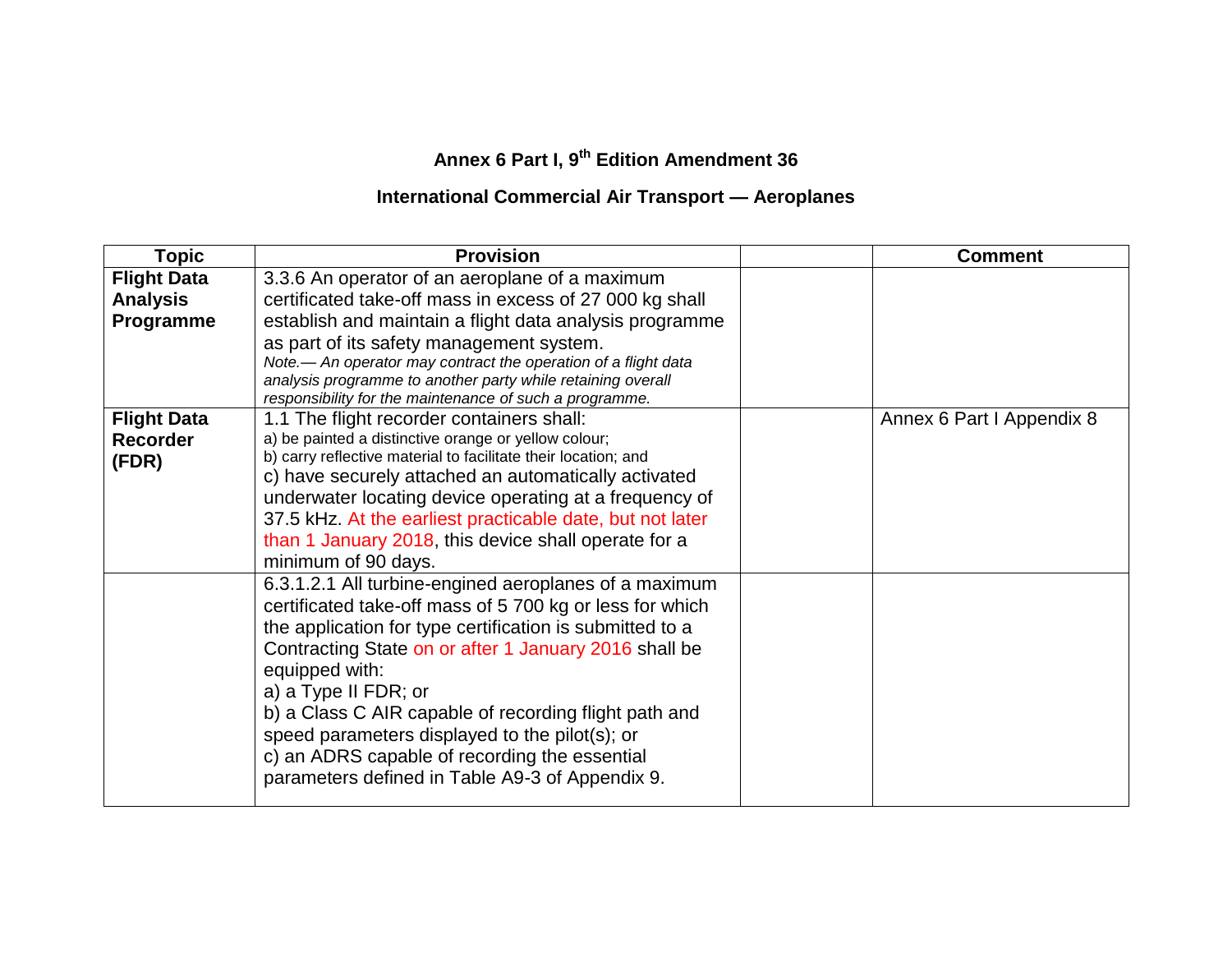| 6.3.1.2.3 All aeroplanes of a maximum certificated take-     |  |
|--------------------------------------------------------------|--|
| off mass of over 27 000 kg for which the individual          |  |
| certificate of airworthiness is first issued on or after 1   |  |
| January 1989 shall be equipped with a Type I FDR.            |  |
| 6.3.1.2.4 All aeroplanes of a maximum certificated take-     |  |
| off mass of over 5 700 kg, up to and including 27 000        |  |
| kg, for which the individual certificate of airworthiness is |  |
| first issued on or after 1 January 1989, shall be            |  |
| equipped with a Type II FDR.                                 |  |
| 6.3.1.2.11 All aeroplanes of a maximum certificated          |  |
| take-off mass of over 5 700 kg for which the individual      |  |
| certificate of airworthiness is first issued after 1 January |  |
| 2005 shall be equipped with a Type IA FDR.                   |  |
| 6.3.1.2.12 All aeroplanes which are required to record       |  |
| normal acceleration, lateral acceleration and longitudinal   |  |
| acceleration for which the application for type              |  |
| certification is submitted to a Contracting State on or      |  |
| after 1 January 2016 and which are required to be fitted     |  |
| with an FDR shall record those parameters at a               |  |
| maximum sampling and recording interval of                   |  |
| 0.0625 seconds                                               |  |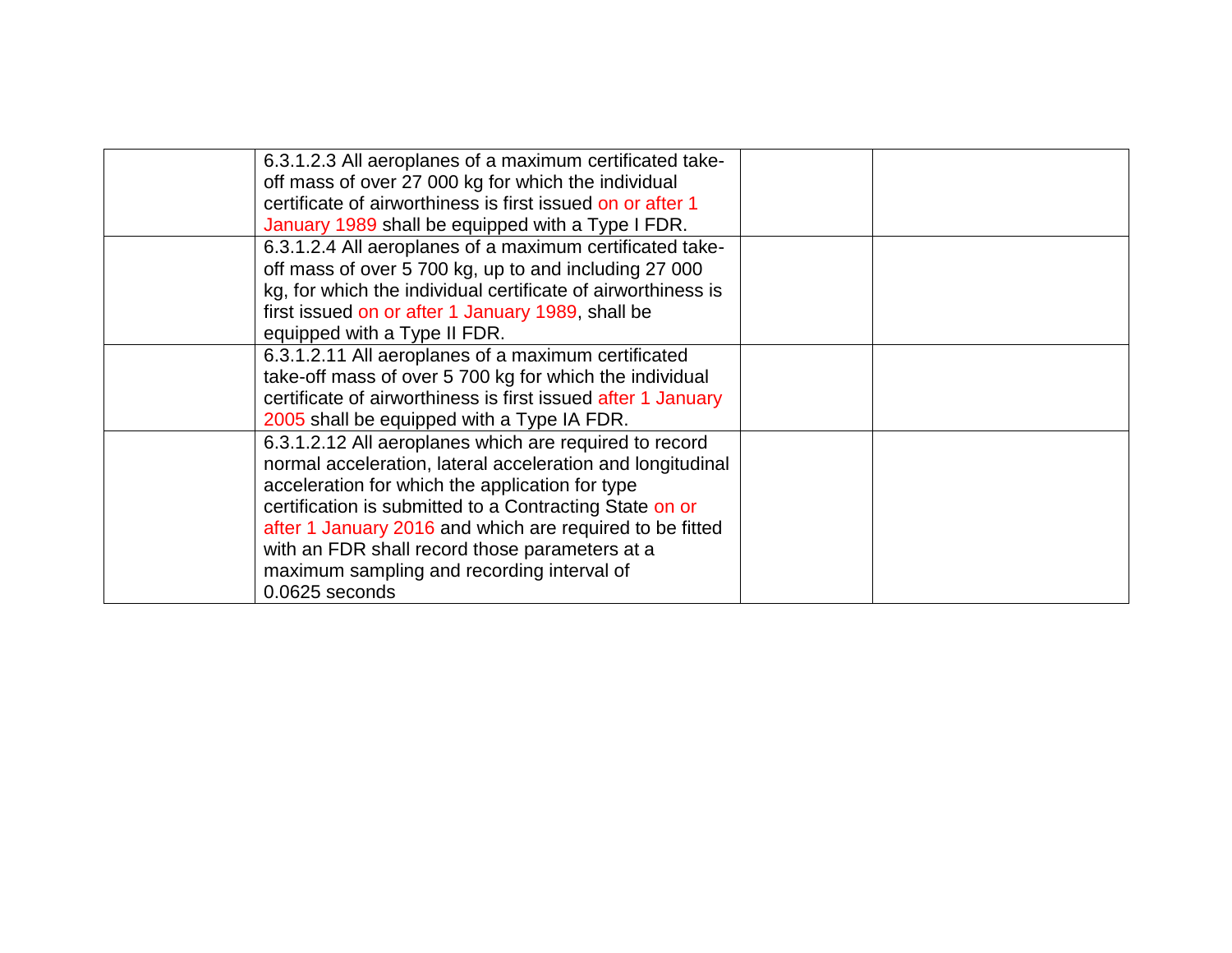| 6.3.1.2.13 All aeroplanes which are required to record                   |  |
|--------------------------------------------------------------------------|--|
| pilot input and/or control surface position of primary                   |  |
| controls (pitch, roll, yaw)                                              |  |
| for which the application for type certification is                      |  |
| submitted to a Contracting State on or after 1 January                   |  |
| 2016 and which are required to be fitted with an FDR                     |  |
| shall record those parameters at a maximum sampling                      |  |
| and recording interval of 0.125 seconds.                                 |  |
| Note.— For aeroplanes with control systems in which movement of          |  |
| a control surface will back drive the pilot's control, "or" applies. For |  |
| aeroplanes with control systems in which movement of a control           |  |
| surface will not back drive the pilot's control, "and" applies. In       |  |
| aeroplanes with independent moveable surfaces, each surface              |  |
| needs to be recorded separately. In aeroplanes                           |  |
| with independent pilot input on primary controls, each pilot input on    |  |
| primary controls needs to be recorded separately.                        |  |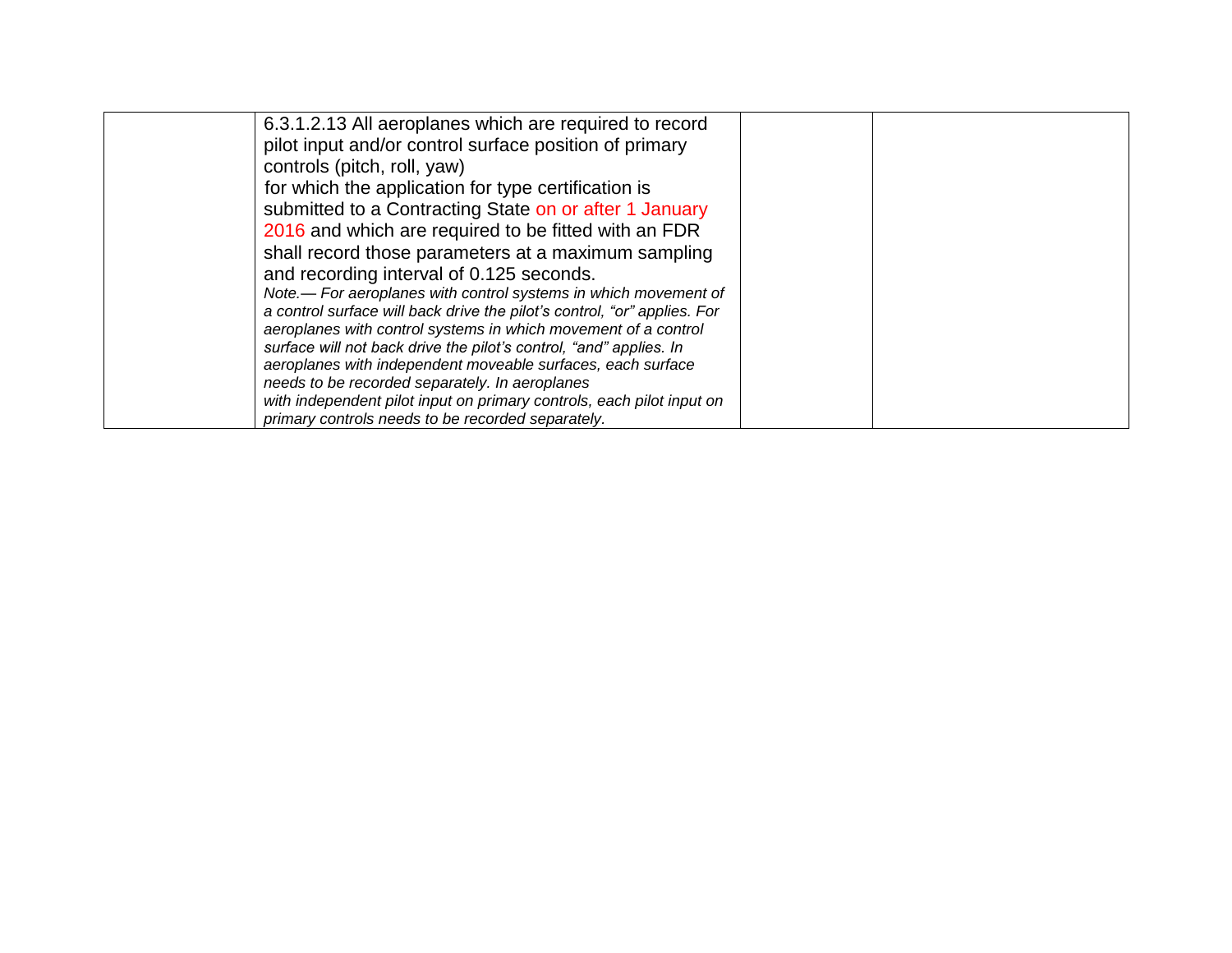| 6.3.1.2.13 All aeroplanes which are required to record<br>pilot input and/or control surface position of primary<br>controls (pitch, roll, yaw) for which the application for<br>type certification is submitted to a Contracting State on<br>or after 1 January 2016 and which are required to be<br>fitted with an FDR shall record those parameters at a<br>maximum sampling and recording interval of<br>0.125 seconds.<br>Note.— For aeroplanes with control systems in which movement of<br>a control surface will back drive the pilot's control, "or" applies. For<br>aeroplanes with control systems in which movement of a control<br>surface will not back drive the pilot's control, "and" applies. In<br>aeroplanes with independent moveable surfaces, each surface<br>needs to be recorded separately. In aeroplanes<br>with independent pilot input on primary controls, each pilot input on<br>primary controls needs to be recorded separately. |  |  |
|-------------------------------------------------------------------------------------------------------------------------------------------------------------------------------------------------------------------------------------------------------------------------------------------------------------------------------------------------------------------------------------------------------------------------------------------------------------------------------------------------------------------------------------------------------------------------------------------------------------------------------------------------------------------------------------------------------------------------------------------------------------------------------------------------------------------------------------------------------------------------------------------------------------------------------------------------------------------|--|--|
|                                                                                                                                                                                                                                                                                                                                                                                                                                                                                                                                                                                                                                                                                                                                                                                                                                                                                                                                                                   |  |  |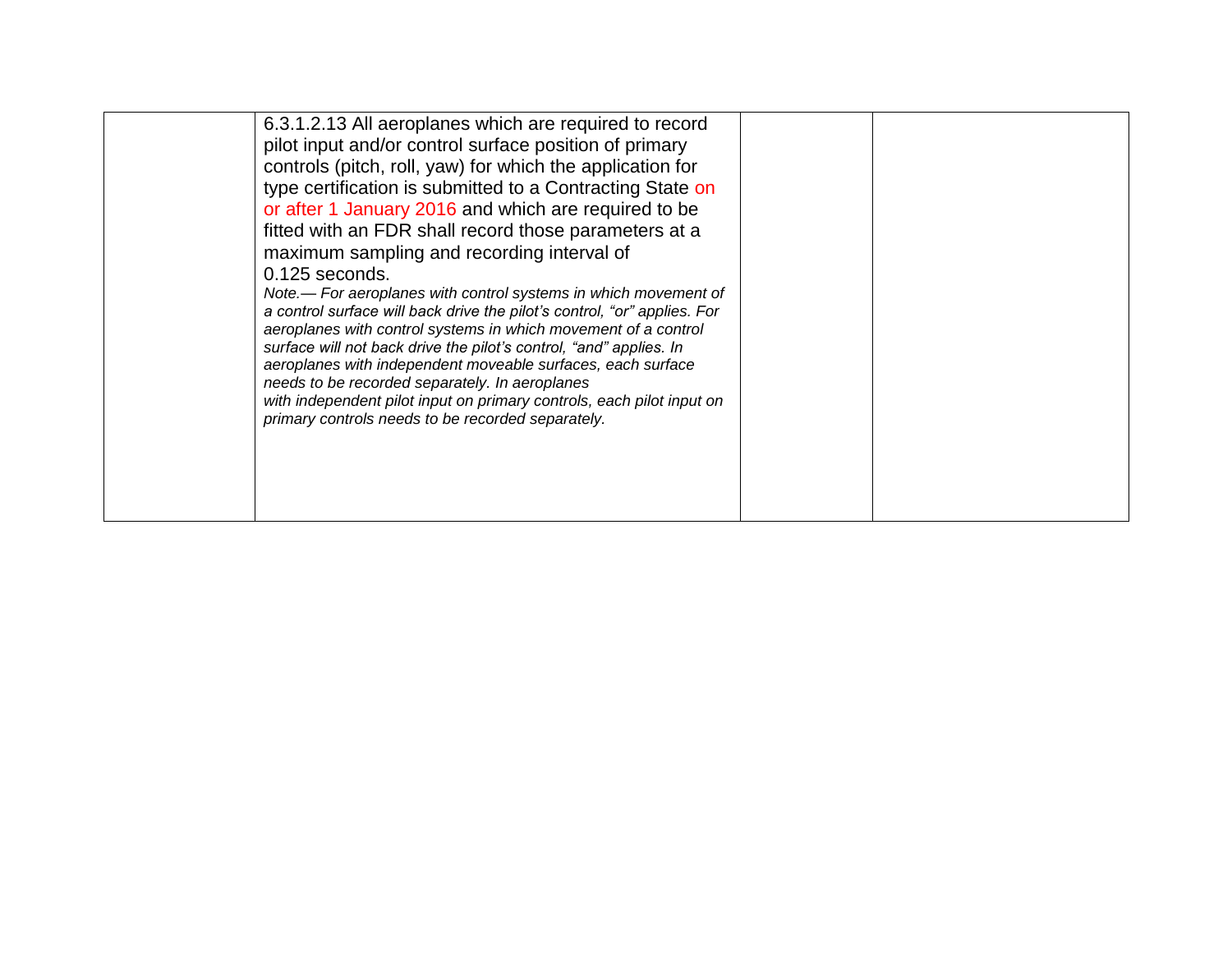|                      | 6.3.1.3.6 The use of magnetic tape FDRs shall be            |                            |
|----------------------|-------------------------------------------------------------|----------------------------|
|                      | discontinued by 1 January 2016.                             |                            |
|                      | The flight recorder containers shall have securely          | From Appendix C to Chapter |
|                      | attached an automatically activated underwater locating     | 6.                         |
|                      | device operating at a frequency of 37.5 kHz. At             |                            |
|                      | the earliest practicable date, but not later than 1 January |                            |
|                      | 2018, this device shall operate for a minimum of 90         |                            |
|                      | days.                                                       |                            |
| <b>Cockpit Voice</b> | 6.3.2.1.1 All turbine-engined aeroplanes of a maximum       |                            |
| <b>Recorder</b>      | certificated take-off mass of over 2 250 kg, up to and      |                            |
| (CVR)                | including 5 700 kg, for which the application for type      |                            |
|                      | certification is submitted to a Contracting State on or     |                            |
|                      | after 1 January 2016 and required to be operated by         |                            |
|                      | more than one pilot shall be equipped with either a CVR     |                            |
|                      | or a CARS                                                   |                            |
|                      | 6.3.2.1.3 All aeroplanes of a maximum certificated take-    |                            |
|                      | off mass of over 5 700 kg for which the individual          |                            |
|                      | certificate of airworthiness is first issued on or after 1  |                            |
|                      | January 2003 shall be equipped with a CVR capable of        |                            |
|                      | retaining the information recorded during at least the last |                            |
|                      | two hours of its operation.                                 |                            |
|                      | 6.3.2.2.1 The use of magnetic tape and wire CVRs shall      |                            |
|                      | be discontinued by 1 January 2016.                          |                            |
|                      | 6.3.2.3.2 From 1 January 2016, all CVRs shall be            |                            |
|                      | capable of retaining the information recorded during at     |                            |
|                      | least the last two hours of their operation.                |                            |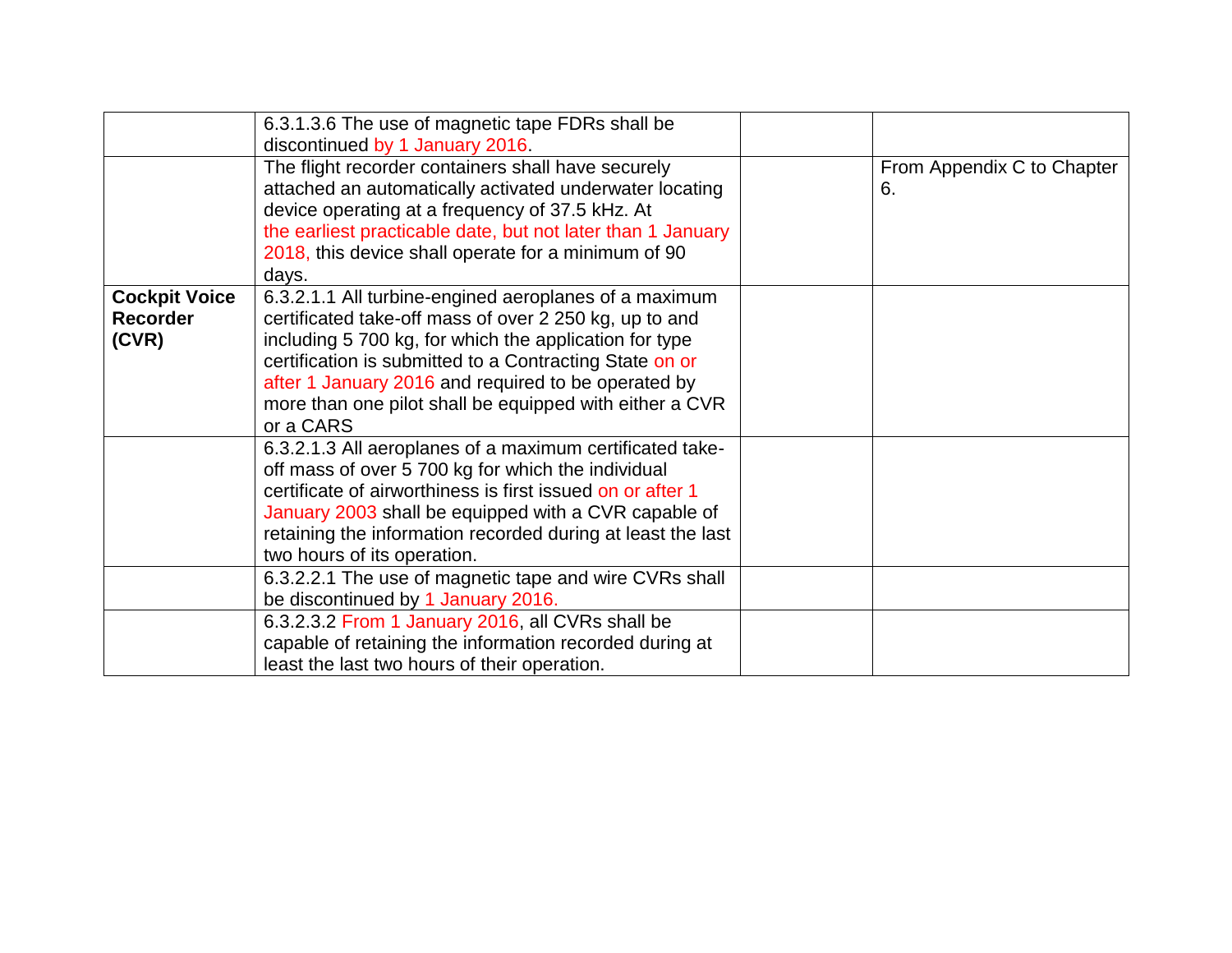| 6.3.2.4 Cockpit voice recorder alternate power                                                                                       |  |  |
|--------------------------------------------------------------------------------------------------------------------------------------|--|--|
| 6.3.2.4.1 An alternate power source shall automatically                                                                              |  |  |
| engage and provide ten minutes, plus or minus one                                                                                    |  |  |
| minute, of operation whenever aeroplane power to the                                                                                 |  |  |
| recorder ceases, either by normal shutdown or by any                                                                                 |  |  |
| other loss of power. The alternate power source shall                                                                                |  |  |
| power the CVR and its associated cockpit area                                                                                        |  |  |
| microphone components. The CVR shall be located                                                                                      |  |  |
| as close as practicable to the alternate power source.                                                                               |  |  |
| Note 1.— "Alternate" means separate from the power source that                                                                       |  |  |
| normally provides power to the CVR. The use of aeroplane                                                                             |  |  |
| batteries or other power sources is acceptable provided that the<br>requirements above are met and electrical power to essential and |  |  |
| critical loads is not compromised.                                                                                                   |  |  |
| Note 2.— When the CVR function is combined with other recording                                                                      |  |  |
| functions within the same unit, powering the other functions is                                                                      |  |  |
| allowed.                                                                                                                             |  |  |
| 6.3.2.4.2 All aeroplanes of a maximum certificated take-                                                                             |  |  |
| off mass of over 27 000 kg for which the application for                                                                             |  |  |
| type certification is submitted to a Contracting State on                                                                            |  |  |
| or after 1 January 2018 shall be provided with an                                                                                    |  |  |
| alternate power source, as defined in 6.3.2.4.1, that                                                                                |  |  |
| powers the forward CVR in the case of combination                                                                                    |  |  |
| recorders.                                                                                                                           |  |  |
| 6.3.3.1.1 All aeroplanes for which the individual                                                                                    |  |  |
| certificate of airworthiness is first issued on or after 1                                                                           |  |  |
| January 2016, which utilize any of the data link                                                                                     |  |  |
| communications applications listed in 5.1.2 of Appendix                                                                              |  |  |
| 9 and are required to carry a CVR,                                                                                                   |  |  |
| shall record on a flight recorder the data link                                                                                      |  |  |
| communications messages.                                                                                                             |  |  |
|                                                                                                                                      |  |  |
|                                                                                                                                      |  |  |
|                                                                                                                                      |  |  |
|                                                                                                                                      |  |  |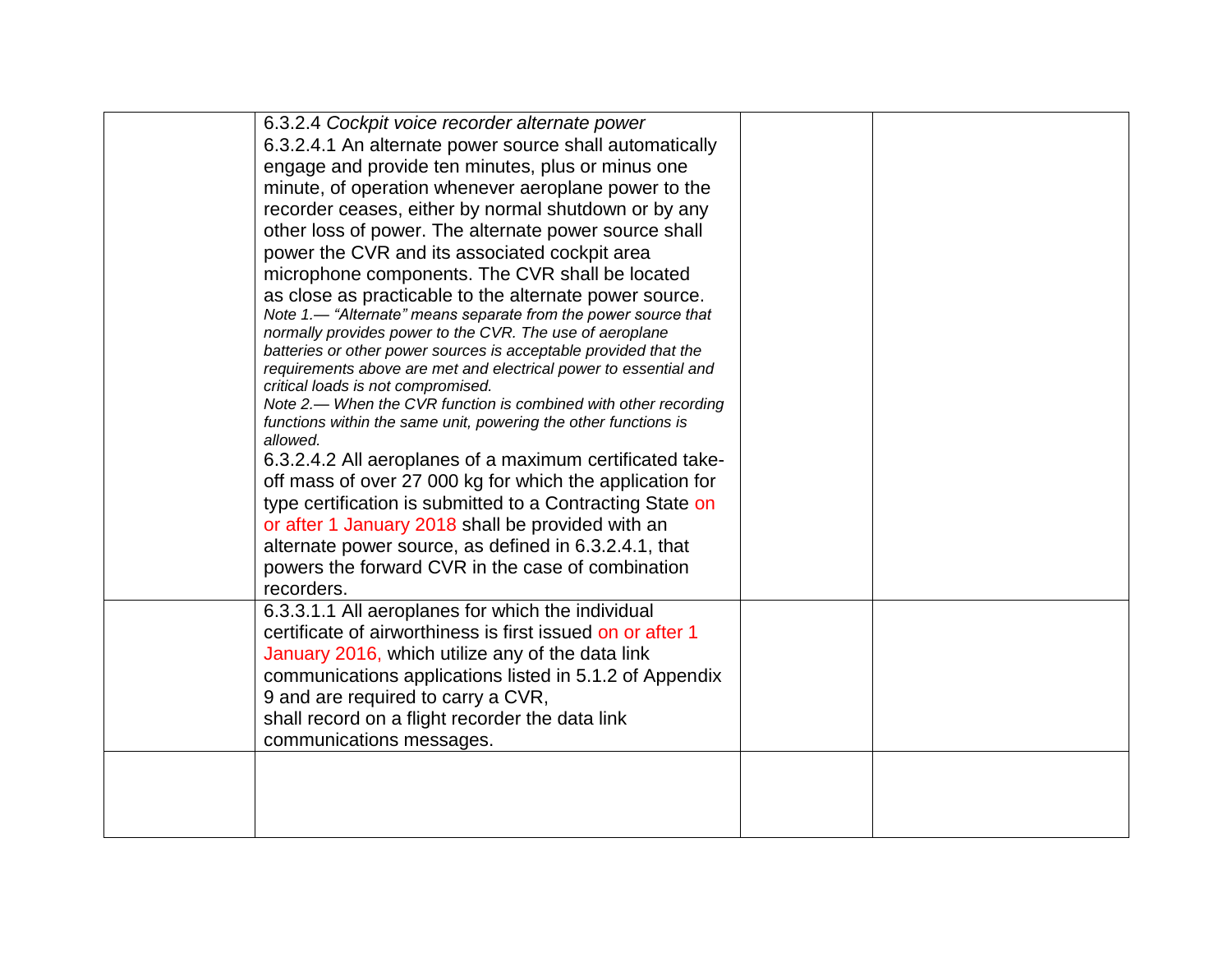| <b>Data Link</b> | 6.3.3.1.2 All aeroplanes which are modified on or after 1                                                                               |  |
|------------------|-----------------------------------------------------------------------------------------------------------------------------------------|--|
| <b>Recorder</b>  | January 2016 to install and utilize any of the data link                                                                                |  |
| <b>System</b>    | communications applications listed in 5.1.2 of Appendix                                                                                 |  |
| (CVR/DLRs)       | 9 and are required to carry a CVR shall record on a flight                                                                              |  |
|                  | recorder the data link communications messages.                                                                                         |  |
|                  | Note 1.— Data link communications are currently conducted by                                                                            |  |
|                  | either ATN-based or FANS 1/A-equipped aircraft.                                                                                         |  |
|                  | Note 2.— A Class B AIR could be a means for recording data link                                                                         |  |
|                  | communications applications messages to and from the aeroplanes                                                                         |  |
|                  | where it is not practical or is prohibitively expensive to record those<br>data link communications applications messages on FDR or CVR |  |
|                  | 6.3.3.2 Duration                                                                                                                        |  |
|                  |                                                                                                                                         |  |
|                  | The minimum recording duration shall be equal to the                                                                                    |  |
|                  | duration of the CVR.                                                                                                                    |  |
|                  | 6.3.3.3 Correlation                                                                                                                     |  |
|                  | Data link recording shall be able to be correlated to the                                                                               |  |
|                  | recorded cockpit audio.                                                                                                                 |  |
|                  | 6.3.4.3 Continued serviceability                                                                                                        |  |
|                  | Operational checks and evaluations of recordings from                                                                                   |  |
|                  | the flight recorder systems shall be conducted to ensure                                                                                |  |
|                  | the continued serviceability of the recorders.                                                                                          |  |
|                  | Note.— Procedures for the inspections of the flight                                                                                     |  |
|                  | recorder systems are given in Appendix 9.                                                                                               |  |
|                  |                                                                                                                                         |  |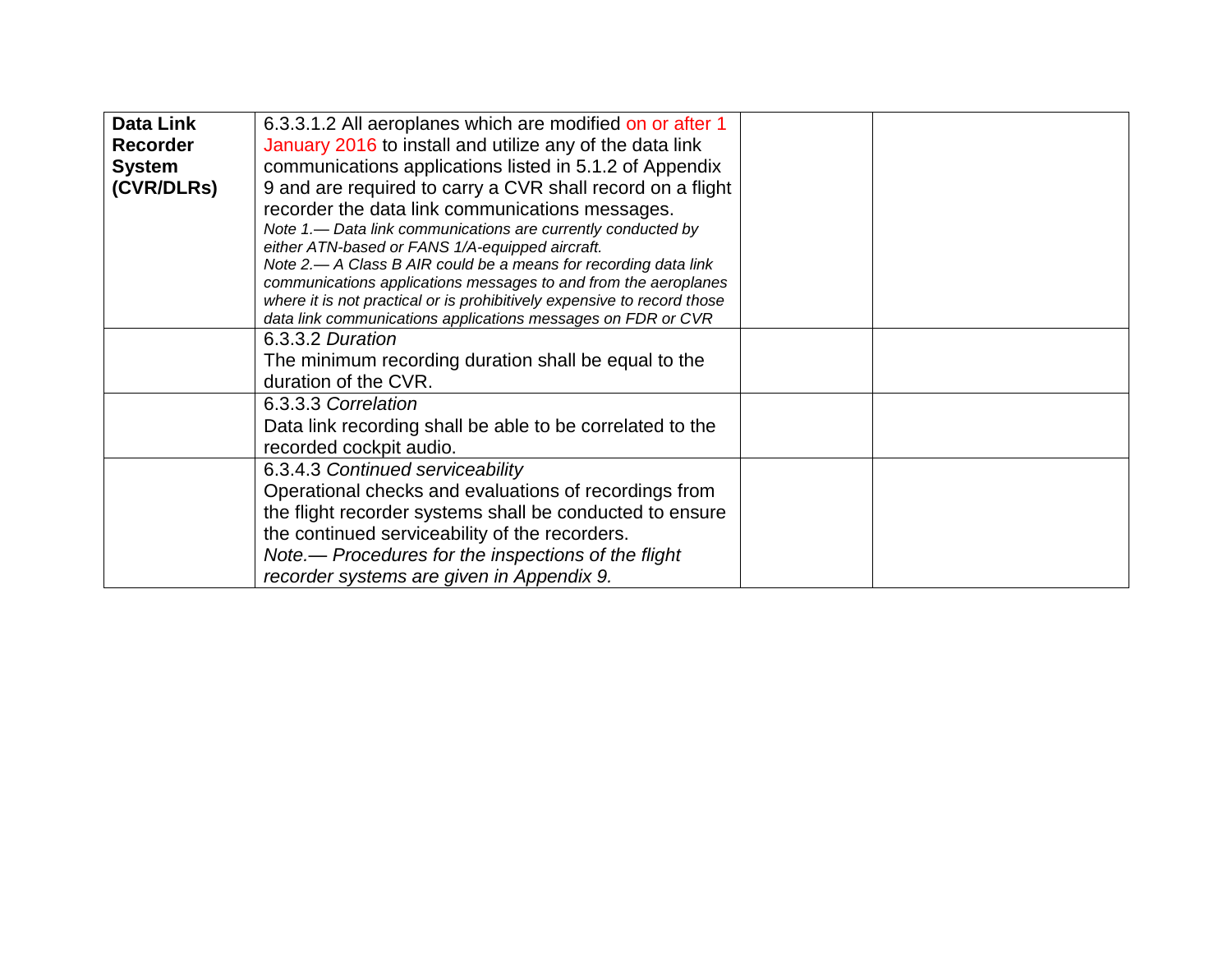| Combi-<br><b>Recorders</b>                             | 6.3.4.5.2 All aeroplanes of a maximum certificated take-<br>off mass of over 15 000 kg for which the application for<br>type certification is submitted to a Contracting State on<br>or after 1 January 2016, and which are required to be<br>equipped with both a CVR and an FDR, shall be<br>equipped with two combination recorders (FDR/CVR).<br>One recorder shall be located as close to the<br>cockpit as practicable and the other recorder located as<br>far aft as practicable.                                                                                                                                                                                                                                                                                                                                                                                                                                                                                                                  |  |
|--------------------------------------------------------|------------------------------------------------------------------------------------------------------------------------------------------------------------------------------------------------------------------------------------------------------------------------------------------------------------------------------------------------------------------------------------------------------------------------------------------------------------------------------------------------------------------------------------------------------------------------------------------------------------------------------------------------------------------------------------------------------------------------------------------------------------------------------------------------------------------------------------------------------------------------------------------------------------------------------------------------------------------------------------------------------------|--|
| <b>Underwater</b><br>Locator<br><b>Beacon</b><br>(ULB) | 6.5.3.1 In addition to the equipment prescribed in 6.5.1 or 6.5.2<br>whichever is applicable, the following equipment shall be installed in<br>all aeroplanes when used over routes on which the aeroplane may<br>be over water and at more than a distance<br>corresponding to 120 minutes at cruising speed or 740 km (400<br>NM), whichever is the lesser, away from land suitable for making an<br>emergency landing in the case of aircraft operated in accordance<br>with 5.2.9 or 5.2.10, and 30 minutes or 185 km (100 NM),<br>whichever is the lesser, for all other aeroplanes:<br>c) at the earliest practicable date but not later than 1<br>January 2018, on all aeroplanes of a maximum<br>certificated take-off mass of over 27 000 kg, a securely<br>attached underwater locating device operating at a<br>frequency of 8.8 kHz. This automatically activated<br>underwater locating device shall operate for a minimum<br>of 30 days and shall not be installed in wings or<br>empennage. |  |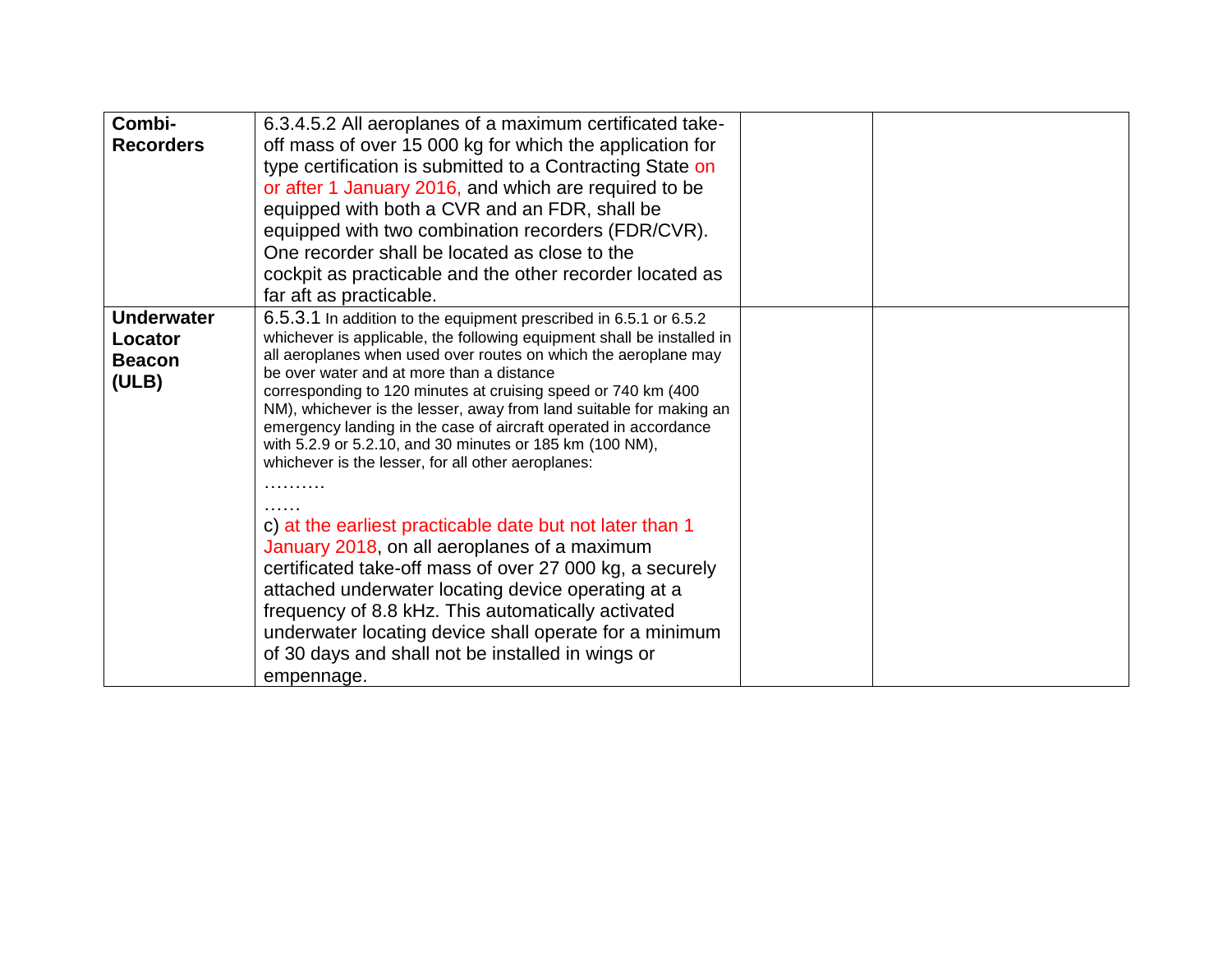| Ground           | 6.15.1 All turbine-engined aeroplanes of a maximum         |                                                |
|------------------|------------------------------------------------------------|------------------------------------------------|
| <b>Proximity</b> | certificated take-off mass in excess of 5 700 kg or        |                                                |
| <b>Warning</b>   | authorized to carry more than nine passengers shall be     |                                                |
| <b>System</b>    | equipped with a ground proximity warning system.           |                                                |
| (GPWS)           |                                                            |                                                |
|                  | 6.15.2 All turbine-engined aeroplanes of a maximum         |                                                |
|                  | certificated take-off mass in excess of 15 000 kg or       |                                                |
|                  | authorized to carry more than 30 passengers shall be       |                                                |
|                  | equipped with a ground proximity warning system which      |                                                |
|                  | has a forward looking terrain avoidance function.          |                                                |
|                  | 6.15.3 All turbine-engined aeroplanes of a maximum         |                                                |
|                  | certificated take-off mass in excess of 5 700 kg or        |                                                |
|                  | authorized to carry more than nine passengers, for         |                                                |
|                  | which the individual certificate of airworthiness is first |                                                |
|                  |                                                            |                                                |
|                  | issued on or after 1 January 2004, shall be equipped       |                                                |
|                  | with a ground proximity warning system which has a         |                                                |
|                  | forward looking terrain avoidance function.                |                                                |
|                  | 6.15.4 From 1 January 2007, all turbine-engined            |                                                |
|                  | aeroplanes of a maximum certificated take-off mass in      |                                                |
|                  | excess of 5 700 kg or authorized to carry more than nine   |                                                |
|                  | passengers shall be equipped with a ground proximity       |                                                |
|                  | warning system which has a forward looking terrain         |                                                |
|                  | avoidance function.                                        |                                                |
|                  | 6.15.6 From 1 January 2007, all piston-engined             | [6.15.8 A ground proximity warning             |
|                  | aeroplanes of a maximum certificated take-off mass in      | system shall provide, unless otherwise         |
|                  | excess of 5 700 kg or authorized to carry more than nine   | specified herein, warnings of the<br>following |
|                  | passengers shall be equipped with a ground proximity       | circumstances:                                 |
|                  | warning system which provides the warnings in 6.15.8 a)    | a) excessive descent rate;                     |
|                  | and c), warning of unsafe terrain clearance and a          | b) excessive terrain closure rate;             |
|                  | forward looking terrain avoidance function.                | c) excessive altitude loss after take-         |
|                  |                                                            | off or go-around;]                             |
|                  |                                                            |                                                |
|                  |                                                            |                                                |
|                  |                                                            |                                                |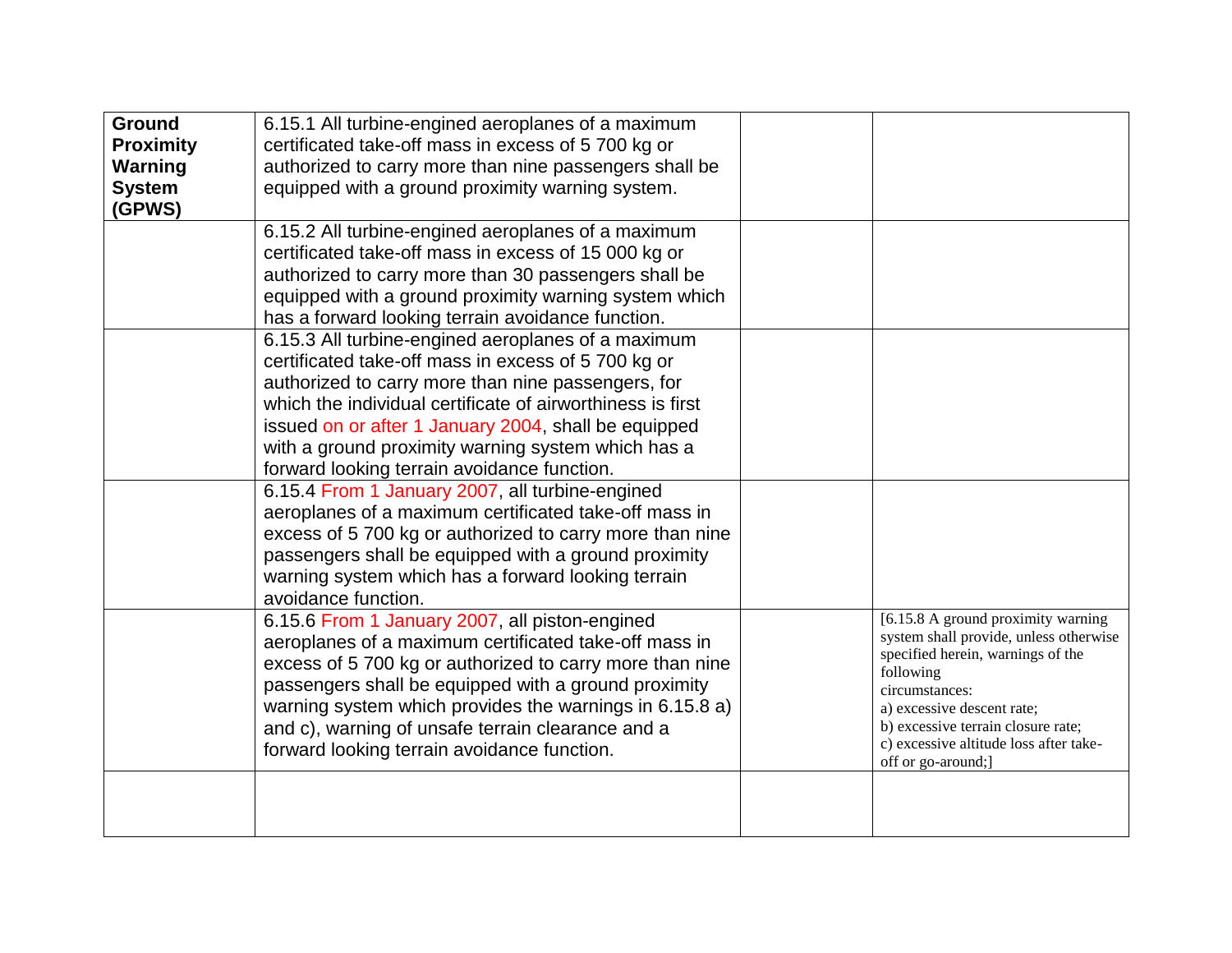| <b>Emergency</b>   | 6.17 Emergency locator transmitter (ELT)                                                                                             |                                      |
|--------------------|--------------------------------------------------------------------------------------------------------------------------------------|--------------------------------------|
| Locator            | 6.17.1 Recommendation.- All aeroplanes should carry                                                                                  | See Annex10 Volume V                 |
| <b>Transmitter</b> | an automatic ELT.                                                                                                                    | 2 <sup>nd</sup> Edition Amendment 87 |
| (ELT)              | 6.17.2 Except as provided for in 6.17.3, from 1 July                                                                                 | 2.1.3                                |
|                    | 2008, all aeroplanes authorized to carry more than 19                                                                                |                                      |
|                    | passengers shall be equipped with at least one                                                                                       |                                      |
|                    | automatic ELT or two ELTs of any type.                                                                                               |                                      |
|                    | 6.17.3 All aeroplanes authorized to carry more than 19                                                                               |                                      |
|                    | passengers for which the individual certificate of                                                                                   |                                      |
|                    | airworthiness is                                                                                                                     |                                      |
|                    | first issued after 1 July 2008 shall be equipped with at                                                                             |                                      |
|                    | least two ELTs, one of which shall be automatic.                                                                                     |                                      |
|                    | 6.17.4 Except as provided for in 6.17.5, from 1 July                                                                                 |                                      |
|                    | 2008, all aeroplanes authorized to carry 19 passengers                                                                               |                                      |
|                    | or less shall be                                                                                                                     |                                      |
|                    | equipped with at least one ELT of any type.                                                                                          |                                      |
|                    | 6.17.5 All aeroplanes authorized to carry 19 passengers                                                                              |                                      |
|                    | or less for which the individual certificate of                                                                                      |                                      |
|                    | airworthiness is first                                                                                                               |                                      |
|                    | issued after 1 July 2008 shall be equipped with at least                                                                             |                                      |
|                    | one automatic ELT.                                                                                                                   |                                      |
|                    | 6.17.6 ELT equipment carried to satisfy the                                                                                          |                                      |
|                    | requirements of 6.17.1, 6.17.2, 6.17.3, 6.17.4 and 6.17.5                                                                            |                                      |
|                    | shall operate in                                                                                                                     |                                      |
|                    | accordance with the relevant provisions of Annex 10,                                                                                 |                                      |
|                    | Volume III.                                                                                                                          |                                      |
|                    | Note.— The judicious choice of numbers of ELTs, their type and placement on<br>aircraft and associated floatable life                |                                      |
|                    | support systems will ensure the greatest chance of ELT activation in the event of an                                                 |                                      |
|                    | accident for aircraft operating over water                                                                                           |                                      |
|                    | or land, including areas especially difficult for search and rescue. Placement of<br>transmitter units is a vital factor in ensuring |                                      |
|                    | optimal crash and fire protection. The placement of the control and switching devices                                                |                                      |
|                    | (activation monitors) of automatic fixed<br>ELTs and their associated operational procedures will also take into consideration       |                                      |
|                    | the need for rapid detection of inadvertent                                                                                          |                                      |
|                    | activation and convenient manual switching by crew members.                                                                          |                                      |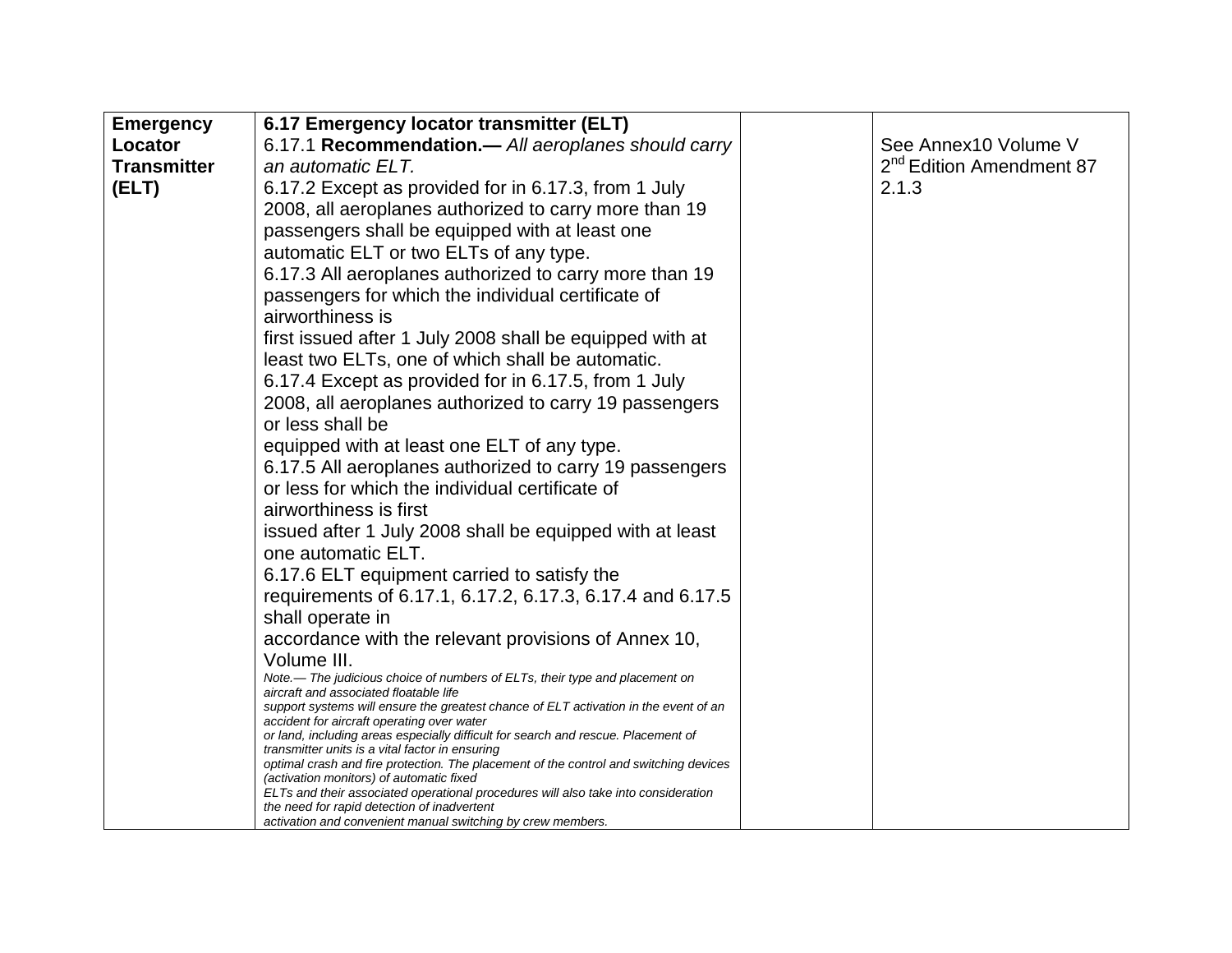| <b>Airborne</b>   | 6.18 Aeroplanes required to be equipped with               | See Annex 10 Volume IV |
|-------------------|------------------------------------------------------------|------------------------|
| <b>Collision</b>  | an airborne collision avoidance system (ACAS II)           | 4.5.3.1                |
| <b>Avoidance</b>  | 6.18.1 From 1 January 2003, all turbine-engined            | 4.5.3.2                |
| <b>System</b>     | aeroplanes of a maximum certificated take-off mass in      |                        |
| (ACAS II)         | excess of 15 000 kg or authorized to carry more than 30    |                        |
|                   | passengers shall be equipped with an airborne collision    |                        |
|                   | avoidance system (ACAS II).                                |                        |
|                   | 6.18.2 From 1 January 2005, all turbine-engined            |                        |
|                   | aeroplanes of a maximum certificated take-off mass in      |                        |
|                   | excess of 5 700 kg or authorized to carry more than 19     |                        |
|                   | passengers shall be equipped with an airborne collision    |                        |
|                   | avoidance system (ACAS II).                                |                        |
|                   | 6.18.3 Recommendation.- All aeroplanes should be           |                        |
|                   | equipped with an airborne collision avoidance system       |                        |
|                   | (ACAS II).                                                 |                        |
|                   | 6.18.4 An airborne collision avoidance system shall        |                        |
|                   | operate in accordance with the relevant provisions of      |                        |
|                   | Annex 10, Volume IV.                                       |                        |
| Performance -     | 7.2.2 For operations where a navigation specification for  |                        |
| <b>Based</b>      | performance-based navigation has been prescribed, an       |                        |
| <b>Navigation</b> | aeroplane shall, in addition to the requirements specified |                        |
| (PBN)             | in 7.2.1:                                                  |                        |
|                   | a) be provided with navigation equipment which will        |                        |
|                   | enable it to operate in accordance with the prescribed     |                        |
|                   | navigation                                                 |                        |
|                   | specification(s); and                                      |                        |
|                   | b) be authorized by the State of the Operator for such     |                        |
|                   | operations                                                 |                        |
| <b>Reduced</b>    | 7.2.7 The State of the Operator that has issued an         |                        |
| <b>Vertical</b>   | RVSM approval to an operator shall establish a             |                        |
| <b>Separation</b> | requirement which                                          |                        |
| (RVSM)            | ensures that a minimum of two aeroplanes of each           |                        |
|                   | aircraft type grouping of the operator have their height-  |                        |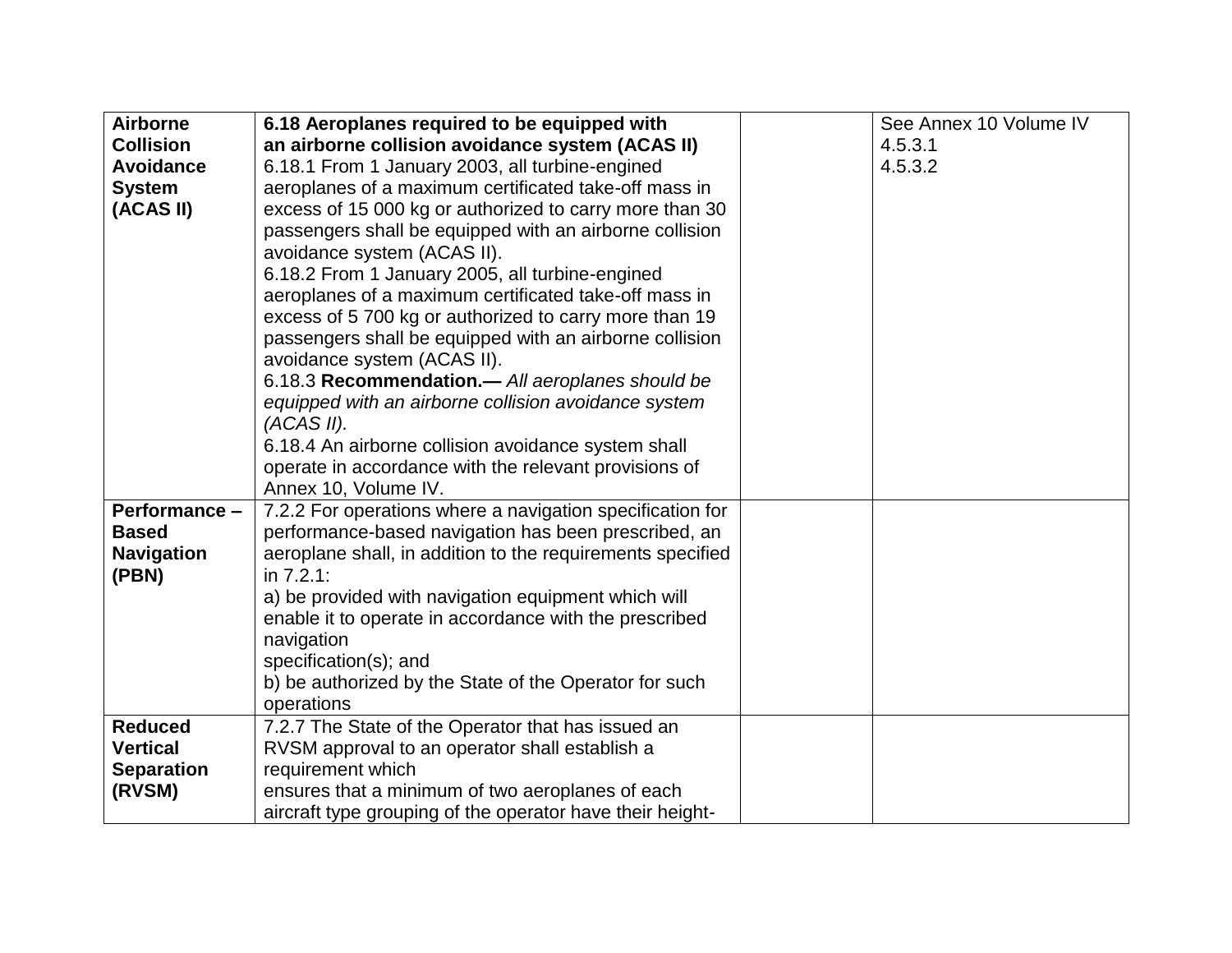| keeping performance<br>monitored, at least once every two years or within                                |  |
|----------------------------------------------------------------------------------------------------------|--|
| intervals of 1 000 flight hours per aeroplane, whichever<br>period is longer. If an                      |  |
| operator aircraft type grouping consists of a single<br>aeroplane, monitoring of that aeroplane shall be |  |
| accomplished within the<br>specified period.                                                             |  |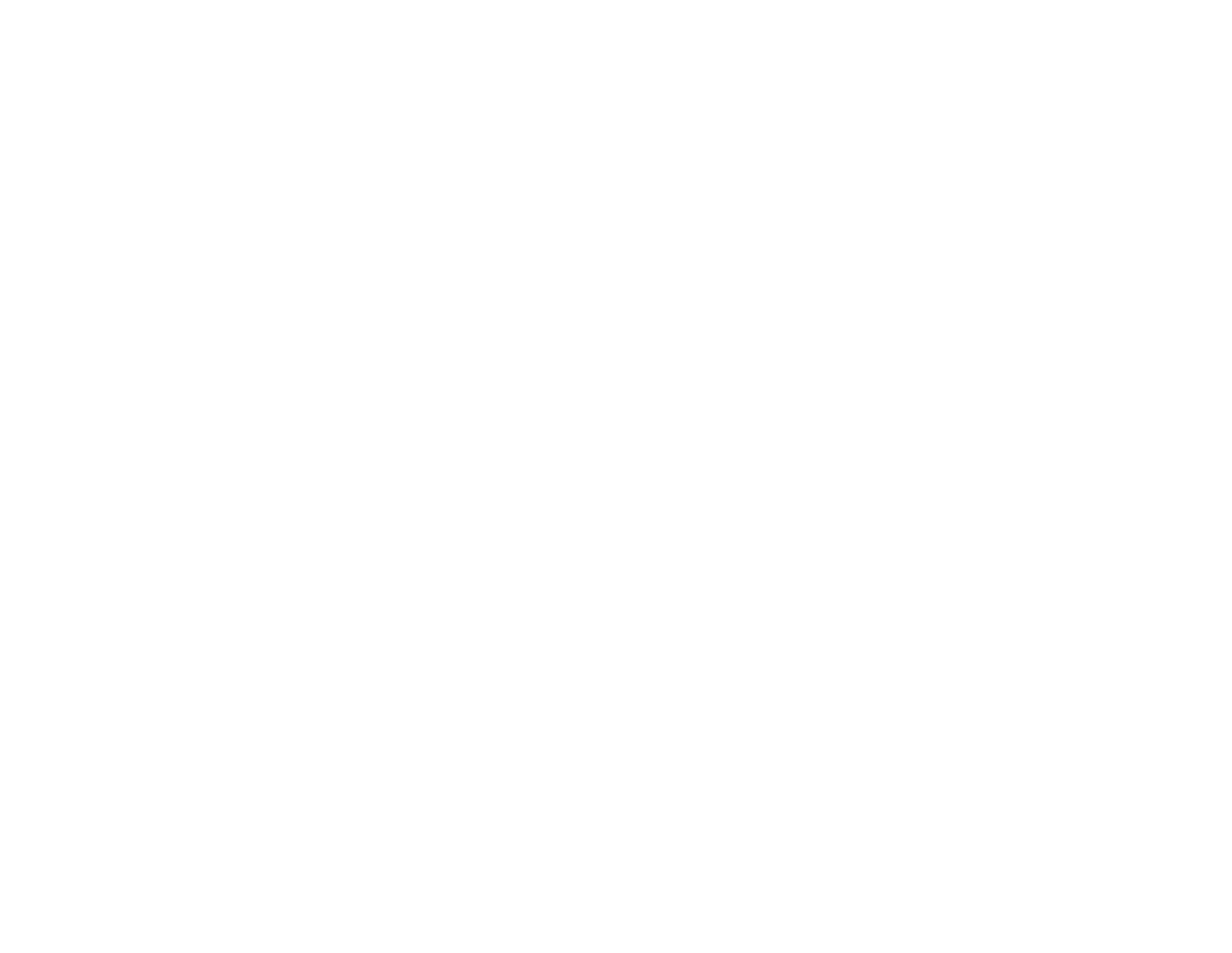| <b>Ground</b> | 2.4.11.1 All turbine-engined aeroplanes of a maximum   |
|---------------|--------------------------------------------------------|
| Proximity     | certificated take-off mass in excess of 5 700 kg or    |
| Warning       | authorized to carry more than nine passengers shall be |
| ∣ System      | equipped with a ground proximity warning system which  |
| (GPWS)        | has a forward-looking terrain avoidance function       |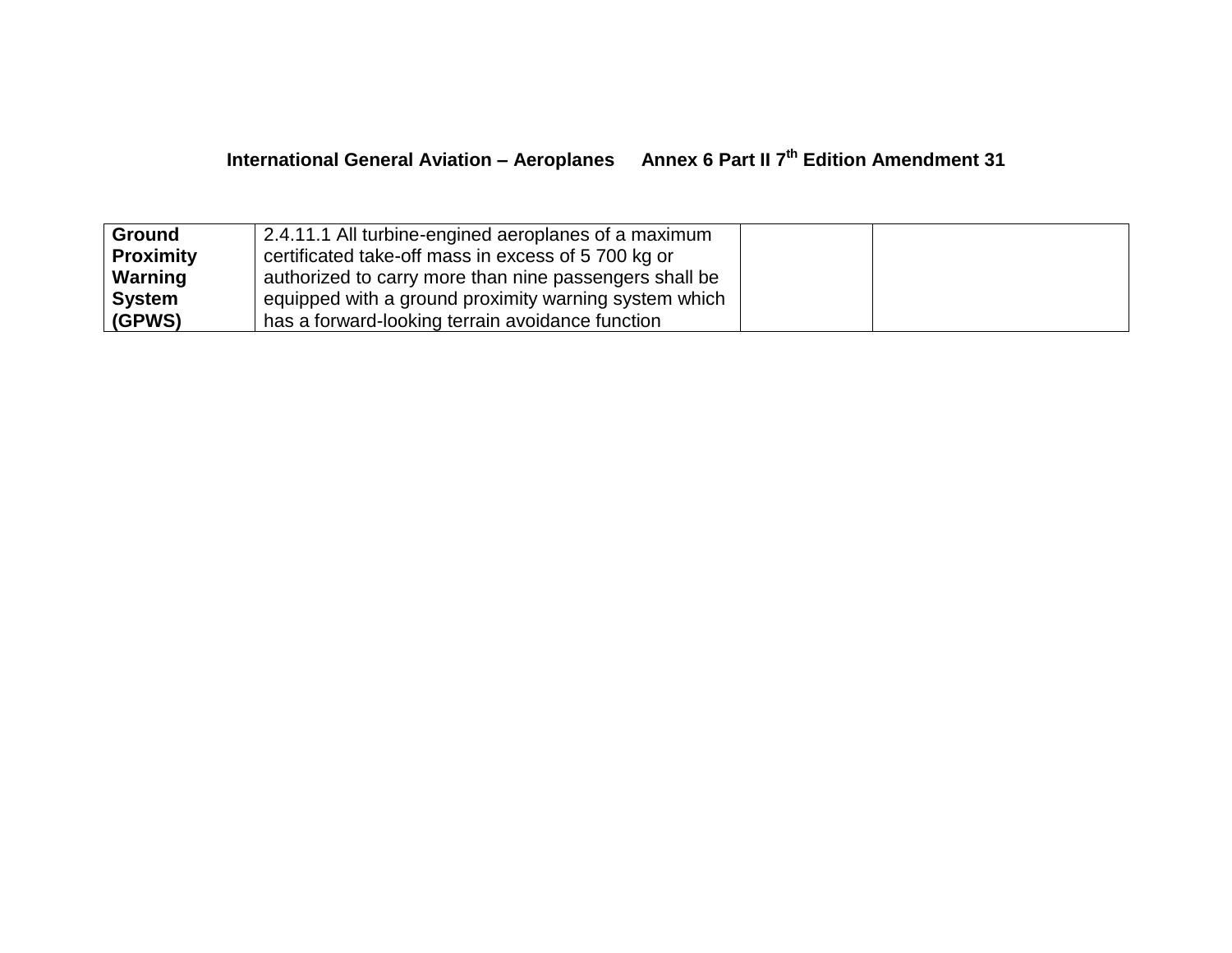|                    | 2.4.11.7 A ground proximity warning system installed in   |                                      |
|--------------------|-----------------------------------------------------------|--------------------------------------|
|                    | turbine-engined aeroplanes of a maximum certificated      |                                      |
|                    | takeoff mass in excess of 5 700 kg or authorized to carry |                                      |
|                    | more than nine passengers for which the individual        |                                      |
|                    | certificate of airworthiness was first issued after 1     |                                      |
|                    | January 2011 shall provide, as a minimum, warnings of     |                                      |
|                    | at least the following circumstances:                     |                                      |
|                    | a) excessive descent rate;                                |                                      |
|                    | b) excessive terrain closure rate;                        |                                      |
|                    | c) excessive altitude loss after take-off or go-around;   |                                      |
|                    | d) unsafe terrain clearance while not in landing          |                                      |
|                    | configuration;                                            |                                      |
|                    | 1) gear not locked down;                                  |                                      |
|                    | 2) flaps not in a landing position; and                   |                                      |
|                    | e) excessive descent below the instrument glide path.     |                                      |
| <b>Emergency</b>   | 2.4.12.2 Except as provided for in 2.4.12.3, from 1 July  | See Annex10 Volume V                 |
| Locator            | 2008, all aeroplanes shall be equipped with at least one  | 2 <sup>nd</sup> Edition Amendment 87 |
| <b>Transmitter</b> | ELT of                                                    | 2.1.3                                |
| (ELT)              | any type.                                                 |                                      |
|                    | 2.4.12.3 All aeroplanes for which the individual          |                                      |
|                    | certificate of airworthiness is first issued after 1 July |                                      |
|                    | 2008 shall be equipped with at least one automatic ELT.   |                                      |
|                    | 2.4.12.4 ELT equipment carried to satisfy the             |                                      |
|                    | requirements of 2.4.12.1, 2.4.12.2 and 2.4.12.3 shall     |                                      |
|                    | operate in accordance with the relevant provisions of     |                                      |
|                    | Annex 10, Volume III.                                     |                                      |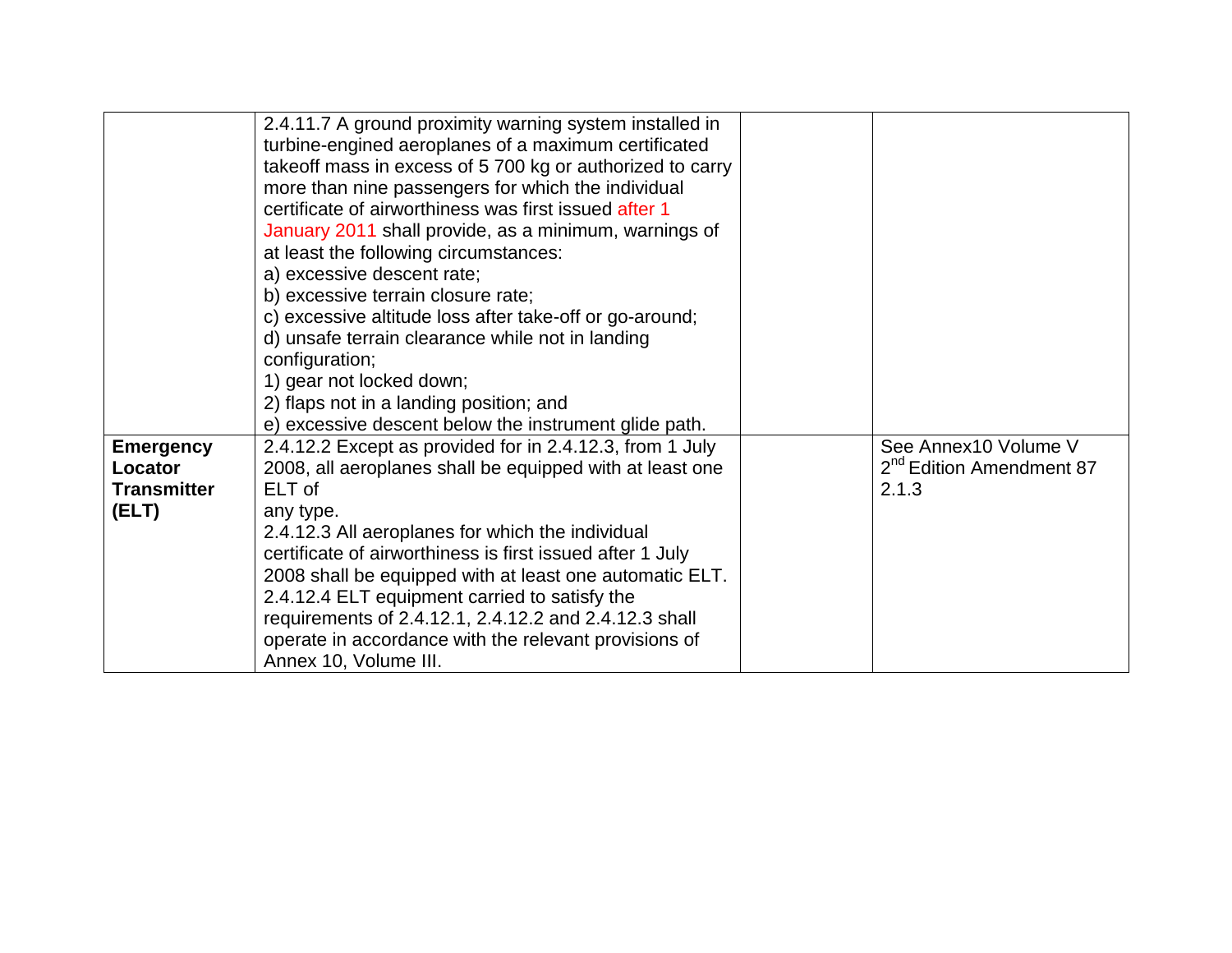| <b>HUD/EVS/CVS</b>   | Where aeroplanes are equipped with HUD and/or EVS,        |  |
|----------------------|-----------------------------------------------------------|--|
|                      | the use of such systems to gain operational benefits      |  |
|                      | shall be approved by the State of Registry.               |  |
|                      | Note.— Guidance on HUD and EVS is contained in            |  |
|                      | Attachment J to Annex 6, Part I.                          |  |
| <b>Flight Data</b>   | 2.4.16.1.2.2 All aeroplanes for which the application for |  |
| <b>Recorder</b>      | type certification is submitted to a Contracting State on |  |
| (FDR)                | or after 1 January 2016, and which are required to be     |  |
|                      | fitted with an FDR, shall record the following parameters |  |
|                      | at a maximum                                              |  |
|                      | recording interval of 0.125 seconds:                      |  |
|                      | - Pilot input and/or control surface position - primary   |  |
|                      | controls (pitch, roll, yaw).                              |  |
|                      | 2.4.16.1.3.3 The use of analogue FDRs using frequency     |  |
|                      | modulation (FM) shall be discontinued by 1 January        |  |
|                      | 2012.                                                     |  |
|                      | 2.4.16.1.3.6 The use of magnetic tape FDRs shall be       |  |
|                      | discontinued by 1 January 2016.                           |  |
| <b>Cockpit Voice</b> | 2.4.16.2.2.1 The use of magnetic tape and wire CVRs       |  |
| <b>Recorder</b>      | shall be discontinued by 1 January 2016.                  |  |
| (CVR)                |                                                           |  |
|                      | 2.4.16.2.3.2 From 1 January 2016, all CVRs shall be       |  |
|                      | capable of retaining the information recorded during at   |  |
|                      | least the                                                 |  |
|                      | last two hours of their operation                         |  |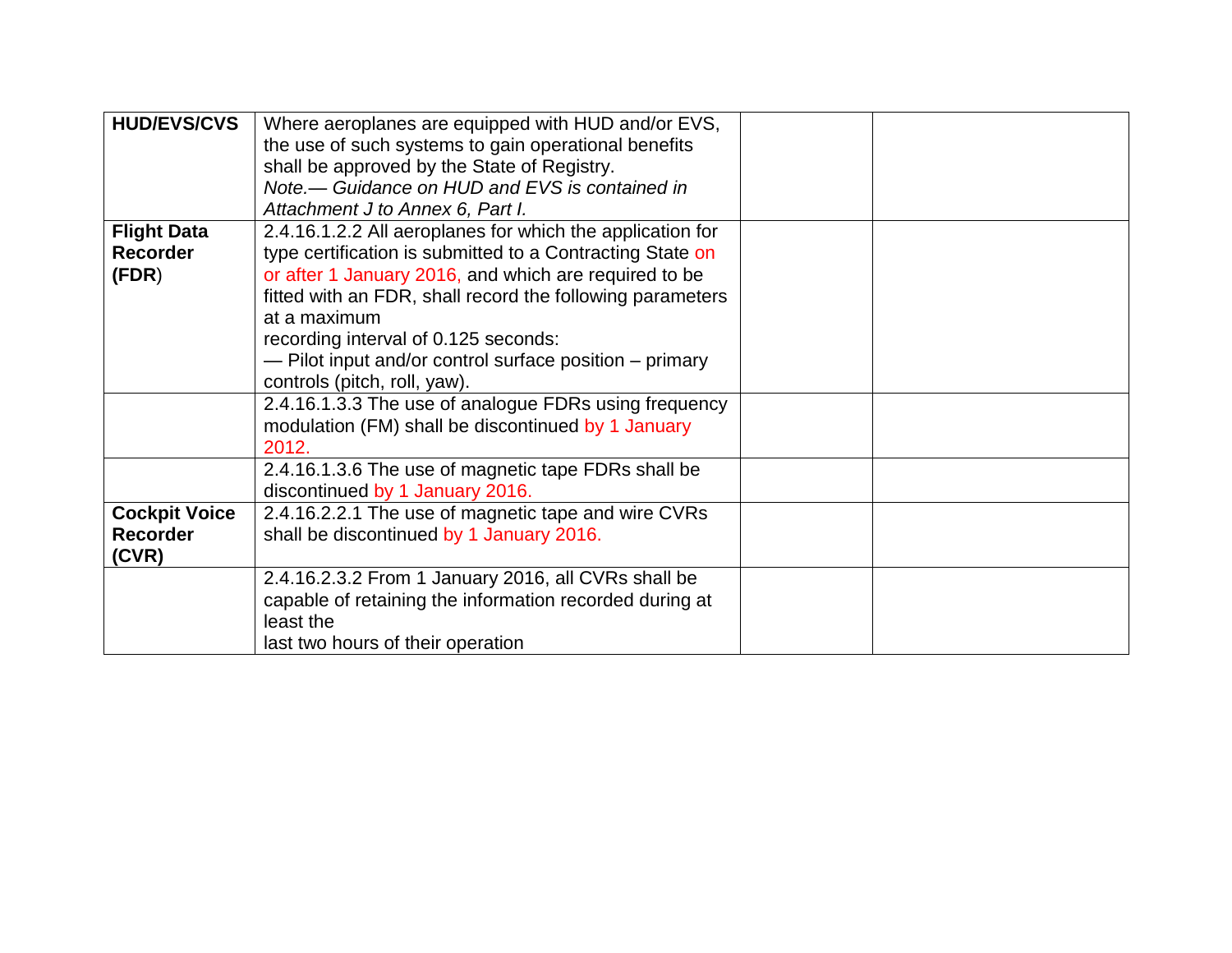| <b>Data Link</b> | 2.4.16.3.1.1 All aeroplanes for which the individual        |  |
|------------------|-------------------------------------------------------------|--|
|                  |                                                             |  |
| <b>Recorder</b>  | certificate of airworthiness is first issued on or after 1  |  |
| <b>System</b>    | January 2016, which utilize any of the data link            |  |
| (DLRS/CVR)       | communications applications listed in 5.1.2 of Appendix     |  |
|                  | 2.3 and are required to carry a cockpit voice recorder      |  |
|                  | (CVR), shall record on a flight recorder all data link      |  |
|                  | communications messages.                                    |  |
|                  | 2.4.16.3.1.2 All aeroplanes which are modified on or        |  |
|                  | after 1 January 2016 to install and utilize any of the data |  |
|                  | link communications applications listed in 5.1.2 of         |  |
|                  | Appendix 2.3 and are required to carry a CVR shall          |  |
|                  | record on a flight recorder the data link communications    |  |
|                  | messages                                                    |  |
|                  | 2.4.16.3.2 Duration                                         |  |
|                  | The minimum recording duration shall be equal to the        |  |
|                  | duration of the CVR.                                        |  |
|                  | 2.4.16.3.3 Correlation                                      |  |
|                  | Data link recording shall be able to be correlated to the   |  |
|                  | recorded cockpit audio                                      |  |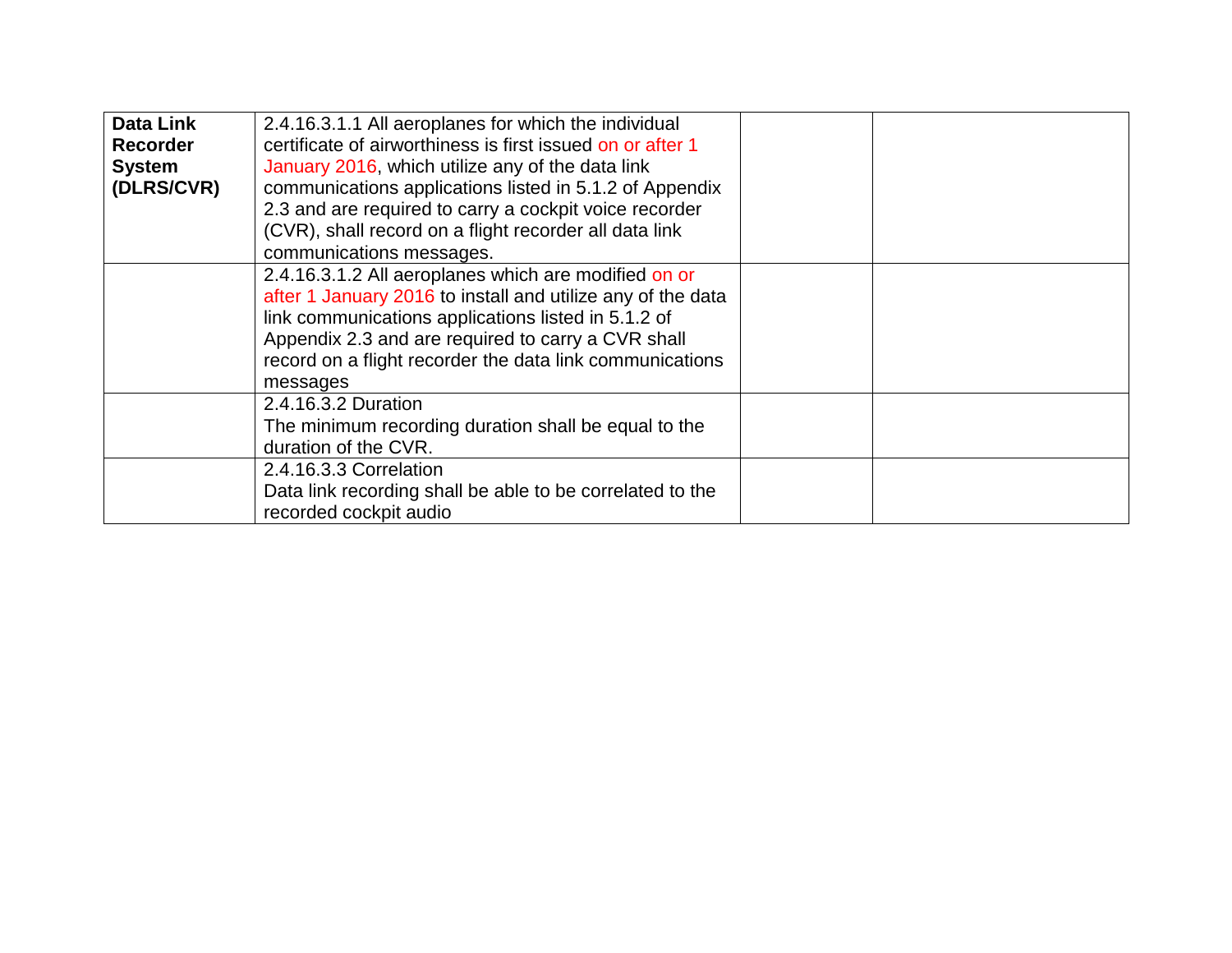| Performance -     | 2.5.2.2 For operations where a navigation specification   |  |
|-------------------|-----------------------------------------------------------|--|
| <b>Based</b>      | for performance-based navigation has been prescribed,     |  |
| <b>Navigation</b> | an aeroplane shall, in addition to the requirements       |  |
| (PBN)             | specified in $2.5.2.1$ :                                  |  |
|                   | a) be provided with navigation equipment which will       |  |
|                   | enable it to operate in accordance with the prescribed    |  |
|                   | navigation specification(s); and                          |  |
|                   | b) be authorized by the State of Registry for such        |  |
|                   | operations.                                               |  |
|                   | Note.— Information on performance-based navigation,       |  |
|                   | and guidance concerning the implementation and            |  |
|                   | operational                                               |  |
|                   | approval process, are contained in the Performance-       |  |
|                   | based Navigation Manual (Doc 9613). This document         |  |
|                   | also contains a comprehensive list of references to other |  |
|                   | documents produced by States and international bodies     |  |
|                   | concerning navigation systems.                            |  |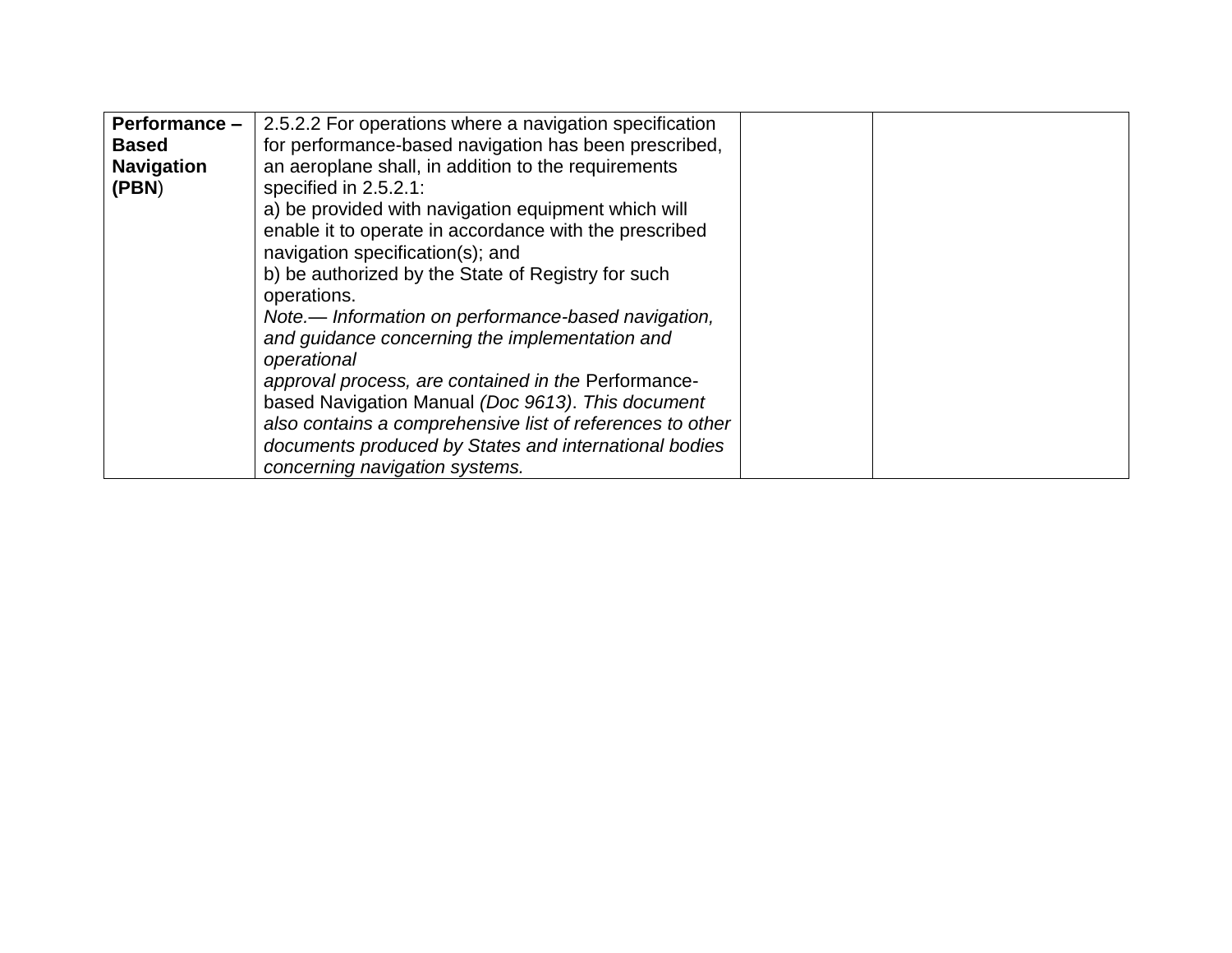| 2.5.2.3 For flights in defined portions of airspace where,    |  |
|---------------------------------------------------------------|--|
| based on regional air navigation agreement, minimum           |  |
| navigation performance specifications (MNPS) are              |  |
| prescribed, an aeroplane shall be provided with               |  |
| navigation equipment                                          |  |
| which:                                                        |  |
| a) continuously provides indications to the flight crew of    |  |
| adherence to or departure from track to the required          |  |
| degree of                                                     |  |
| accuracy at any point along that track; and                   |  |
| b) has been authorized by the State of Registry for the       |  |
| MNPS operations concerned.                                    |  |
| Note.— The prescribed minimum navigation performance          |  |
| specifications and the procedures governing their application |  |
| are published in the Regional Supplementary Procedures (Doc   |  |
| 7030).                                                        |  |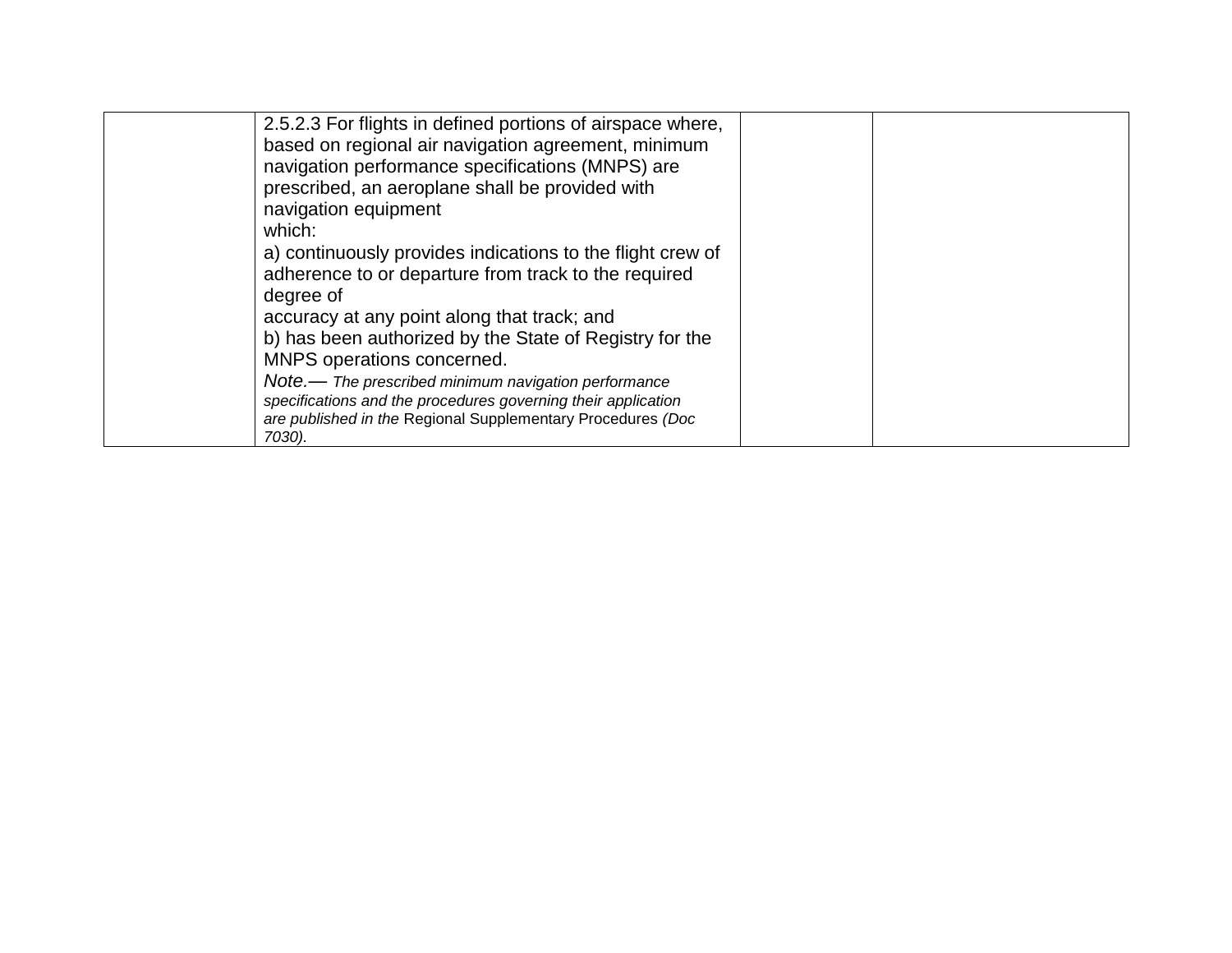| <b>Reduced</b>       | 2.5.2.7 The State of Registry that has issued an RVSM        |  |
|----------------------|--------------------------------------------------------------|--|
| <b>Vertical</b>      | approval to an owner/operator shall establish a              |  |
| <b>Separation</b>    | requirement which ensures that a minimum of two              |  |
| (RVSM)               | aeroplanes of each aircraft type grouping of the             |  |
|                      | owner/operator have their heightkeeping                      |  |
|                      | performance monitored, at least once every two years or      |  |
|                      | within intervals of 1 000 flight hours per aeroplane,        |  |
|                      | whichever period is longer. If an owner/operator aircraft    |  |
|                      | type grouping consists of a single aeroplane, monitoring     |  |
|                      | of that aeroplane shall be accomplished within the           |  |
|                      | specified period.                                            |  |
|                      | Note.— Monitoring data from any regional monitoring          |  |
|                      | programme established in accordance with Annex 11,           |  |
|                      | 3.3.5.2                                                      |  |
|                      | may be used to satisfy the requirement.                      |  |
| <b>Flight Data</b>   | 3.6.3.1.1.1 All aeroplanes of a maximum certificated         |  |
| <b>Recorder</b>      | take-off mass of over 5 700 kg for which the individual      |  |
| (FDR)                | certificate of airworthiness is first issued on or after 1   |  |
|                      | January 2005 shall be equipped with a Type IA FDR.           |  |
|                      | 3.6.3.1.1.2 All aeroplanes of a maximum certificated         |  |
|                      | take-off mass of over 27 000 kg for which the individual     |  |
|                      | certificate of airworthiness is first issued on or after 1   |  |
|                      | January 1989 shall be equipped with a Type I FDR.            |  |
| <b>Cockpit Voice</b> | 3.6.3.2.1.1 All turbine-engined aeroplanes of a              |  |
| <b>Recorder</b>      | maximum certificated take-off mass of over 5 700 kg for      |  |
| (CVR)                | which the application for type certification is submitted to |  |
|                      | a Contracting State on or after 1 January 2016 and           |  |
|                      | required to be operated by more than one pilot shall be      |  |
|                      | equipped with a CVR.                                         |  |
|                      | 3.6.3.2.1.2 All aeroplanes of a maximum certificated         |  |
|                      | take-off mass of over 27 000 kg for which the individual     |  |
|                      | certificate of airworthiness is first issued on or after 1   |  |
|                      | January 1987 shall be equipped with a CVR.                   |  |